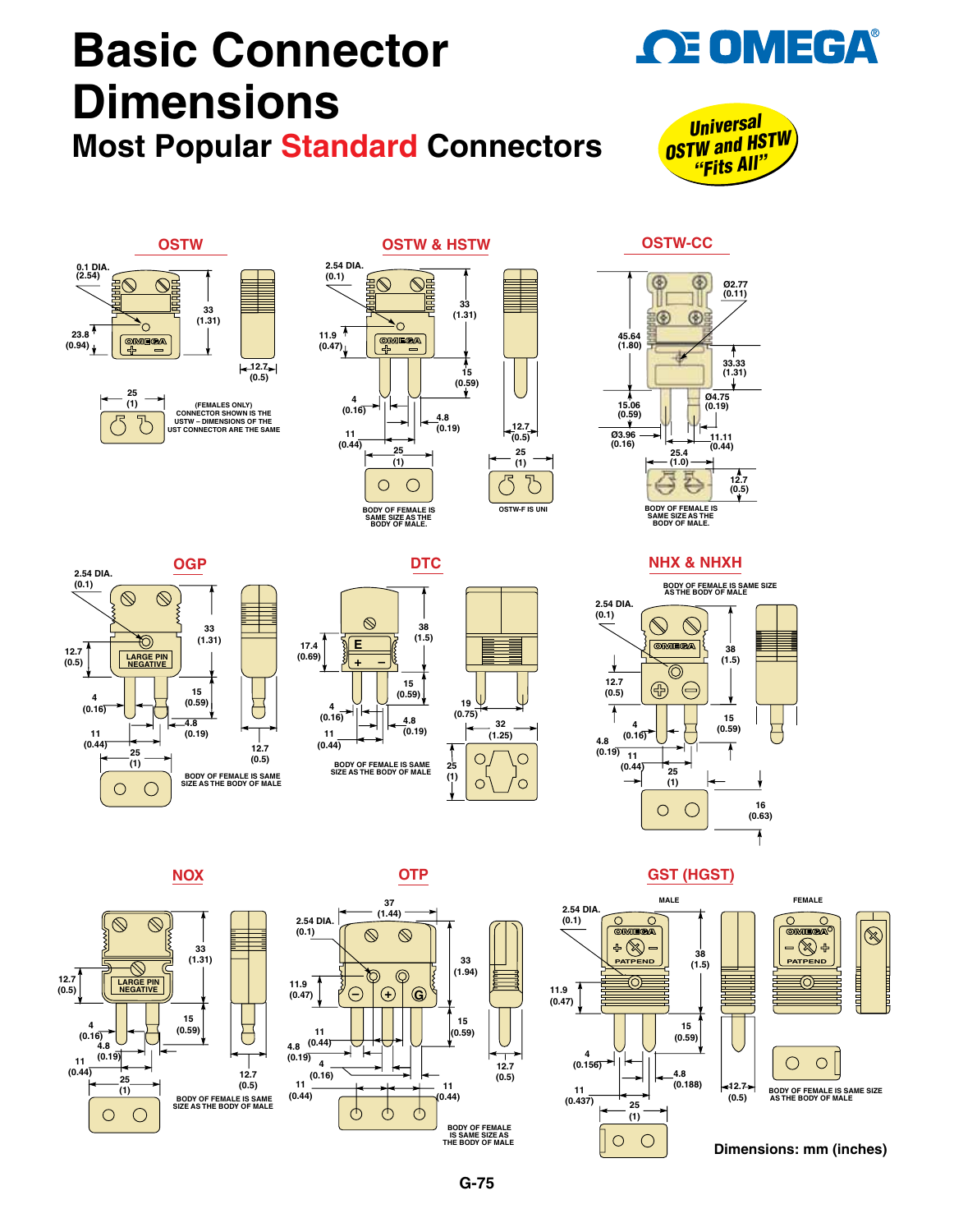# **Basic Connector Dimensions**

## **Most Popular Miniature Connectors and Circuit Board Connectors**

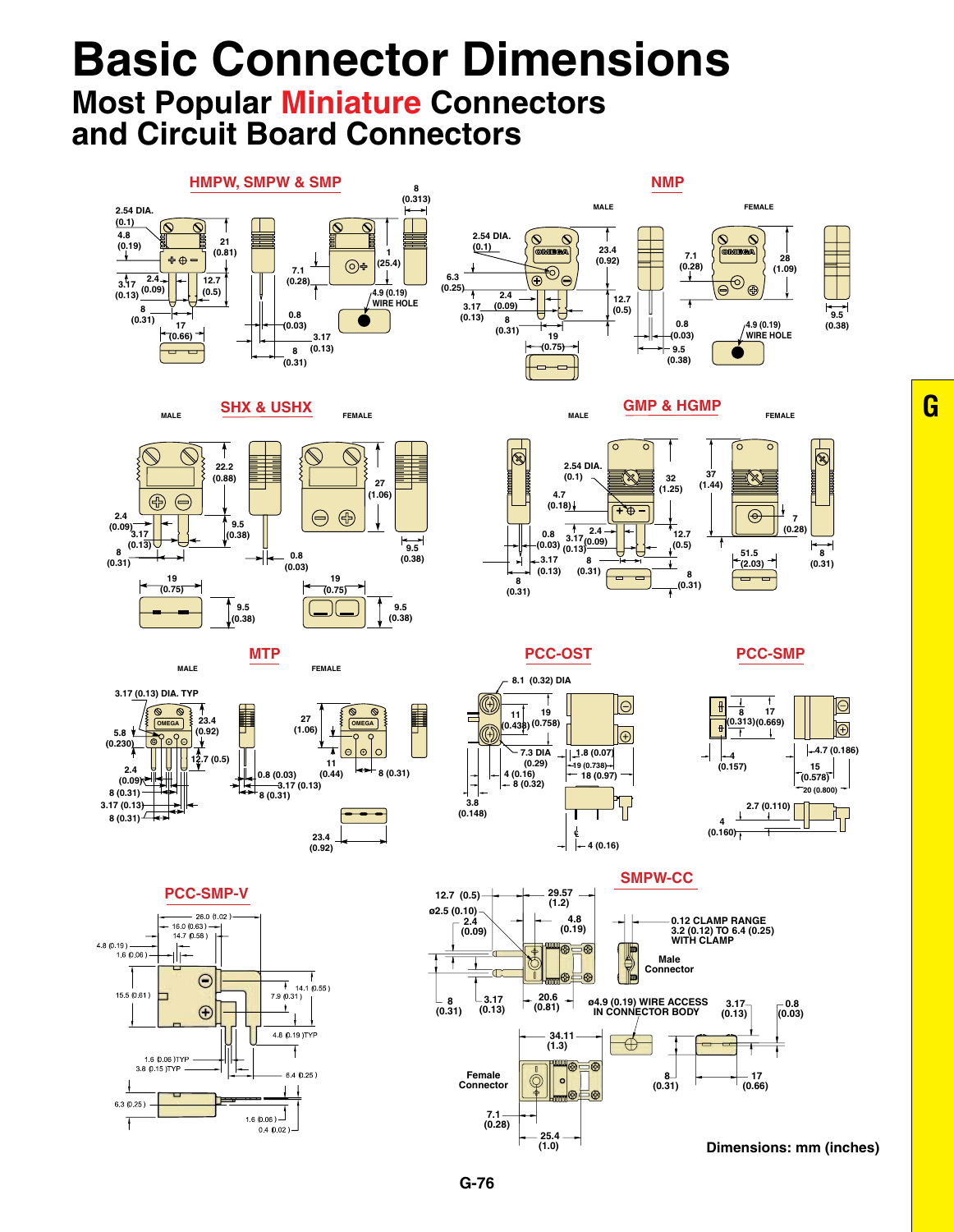# **Basic Connector Dimensions Most Popular Transition and Panel Connectors**



**Dimensions: mm (inches)**